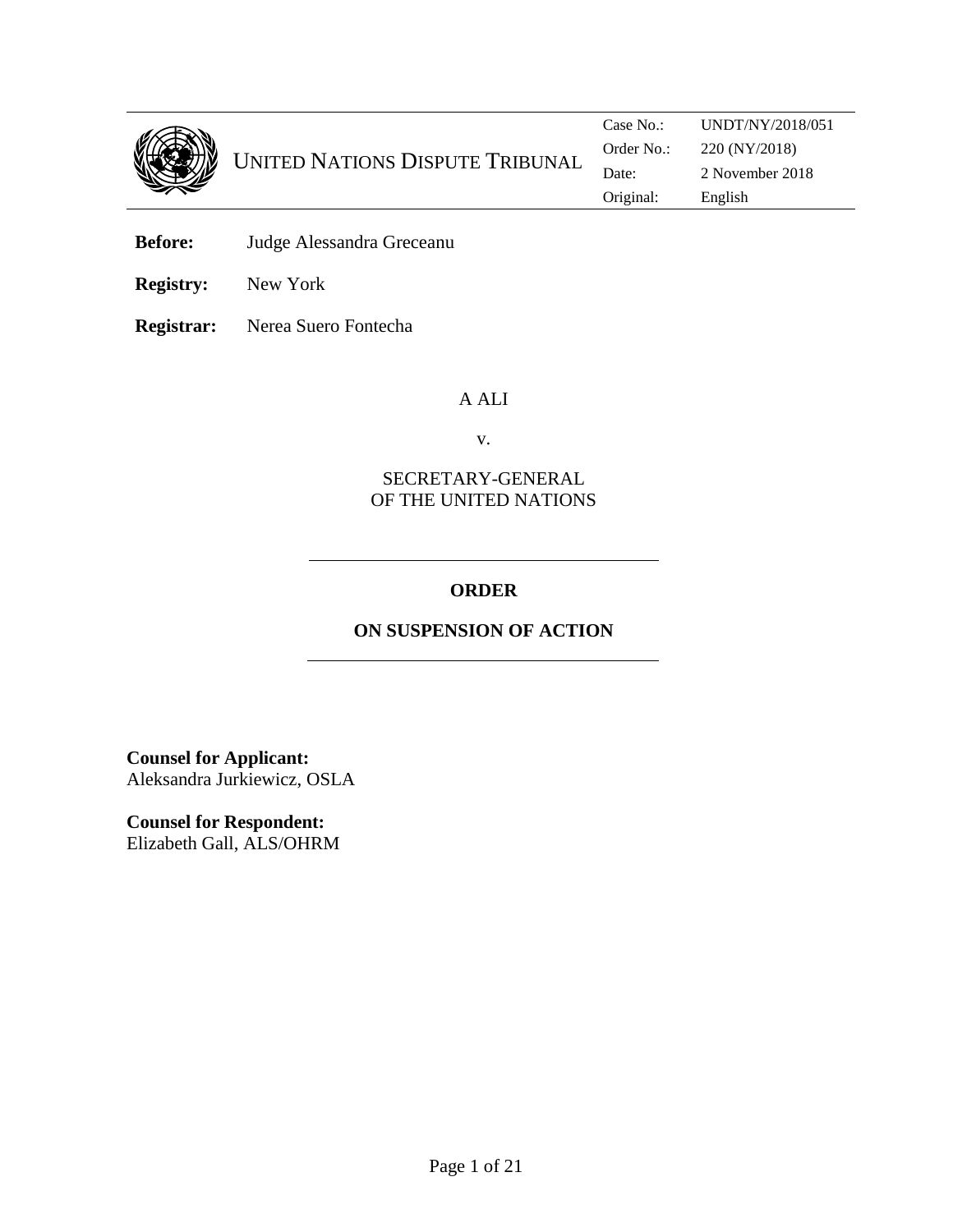### **Introduction**

1. On 26 October 2018, at 5:27 p.m., the Applicant, a Publishing Assistant at the G-4 level on a fixed-term appointment with the Department for General Assembly and Conference Management ("DGACM") in New York, filed an application for suspension of action during management evaluation pursuant to art. 13 of the Dispute Tribunal's Rules of Procedure, requesting that the decision not to renew his fixedterm appointment beyond 31 October 2018, which was notified to him on 8 October 2018 and scheduled to be implemented on 31 October 2018, be suspended pending management evaluation.

2. On 26 October 2018, the case was assigned to the undersigned Judge.

3. On 26 October 2017, at 6.33 p.m., the Registry acknowledged receipt of the application and transmitted it to the Respondent. The Tribunal instructed the Respondent to submit his reply by 4:00 p.m. on Tuesday, 30 October 2018.

4. The Tribunal further informed the parties that, due to the urgency of the matter (the deadline for the implementation of the contested decision being 31 October 2018) and pursuant to arts. 19 and 36 of the Dispute Tribunal's Rules of Procedure, the suspension of the implementation of the contested decision pending the consideration of the application for suspension of action under art. 2.2 of the Dispute Tribunal's Statute was granted and that a reasoned written order was to follow, which is the present Order.

5. By Order No. 213 (NY/2018) dated 29 October 2018, the Tribunal granted, without prejudice to the Tribunal's determination of the application for suspension of action under art. 2.2 of the Dispute Tribunal's Statute, the suspension of the implementation of the decision not to renew the Applicant's fixed-term appointment beyond 31 October 2018 until the Tribunal rendered its decision on the application for suspension of action, or until further order.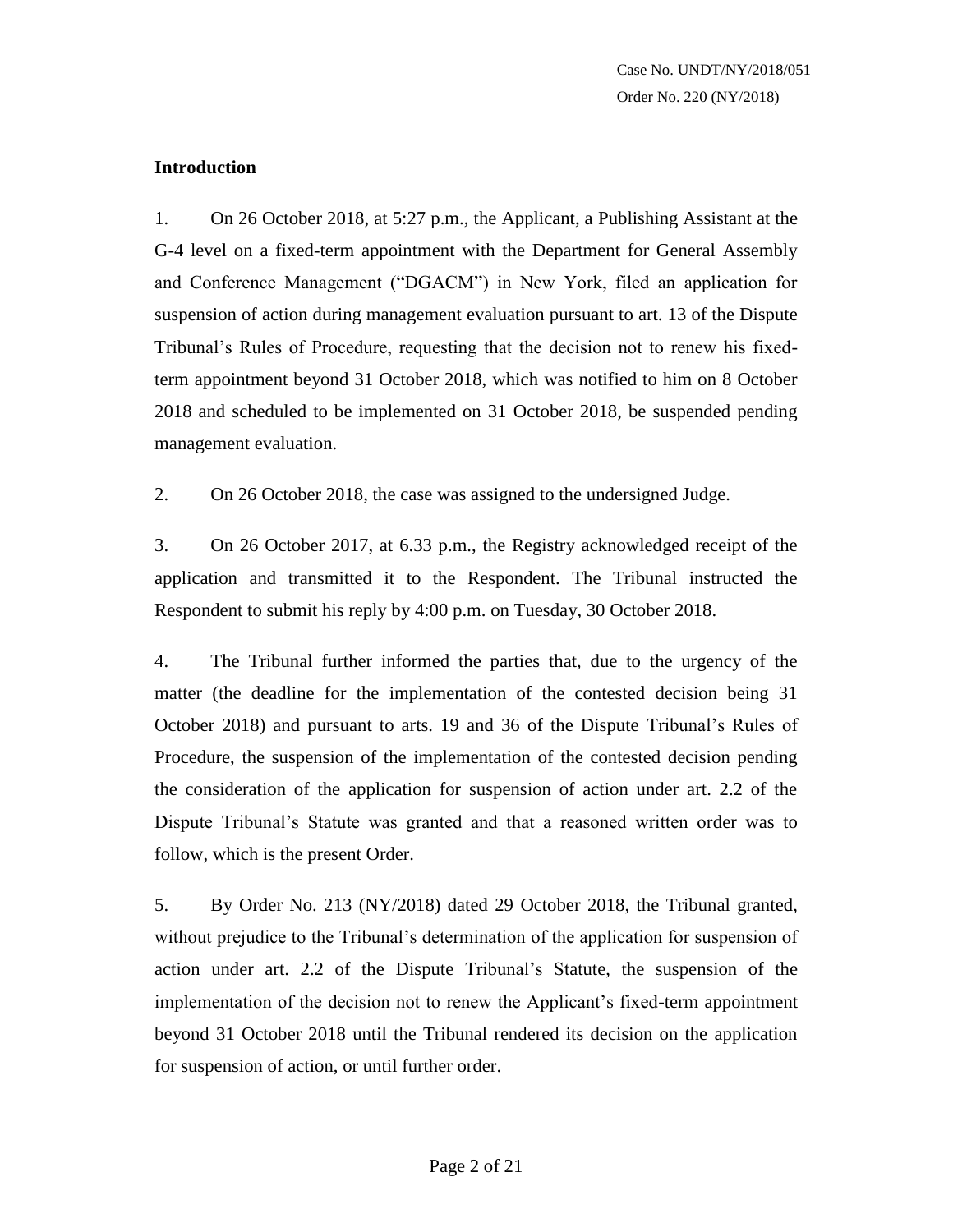6. On 30 October 2018, the Respondent filed his reply contending *inter alia* that the Application.

### **Background**

7. In the application for suspension of action, the Applicant submitted as follows regarding the facts to be relied on (references to annexes omitted):

In the application for suspension of action, the Applicant submitted as follows regarding the facts to be relied on (references to annexes omitted):

The Applicant joined the DGACM Publishing team in May 2013, when the 1st Phase of "Project for digitalisation with DGACM" was launched with the funding provided by the State of Qatar.

The digitalisation programme was conceived in order to preserve important older United Nations documents, facilitate future availability and usability of valued documents, reduce the carbon print, and contribute to environmental improvement.

On 26 September 2018, the Applicant received a notification that his contract was not to be extended beyond its expiry date, effective 31 October 2018.

The reasons given in the e-mail were that "the digitalization project will come to closure on 31October 2018".

The Applicant immediately contacted staff representatives in order to assess his rights.

On 4 October 2018, the Applicant filed a Management Evaluation Request seeking rescission of the decision of non-renewal or placement on an alternative suitable post outside of the competitive recruitment process …

However, on 23 October 2018, during a meeting held with […], the Under-Secretary-General for General Assembly and Conference Management, the Applicant understood the following:

> - First, that there is still remaining funding from the 1st phase of the digitalisation project;

> - Second, that DGACM has obtained further funding from the State of Qatar for the  $2<sup>nd</sup>$  phase of the digitalisation project; and

> - Third, that DGACM intends to hire independent contractors for the 2nd phase of the project.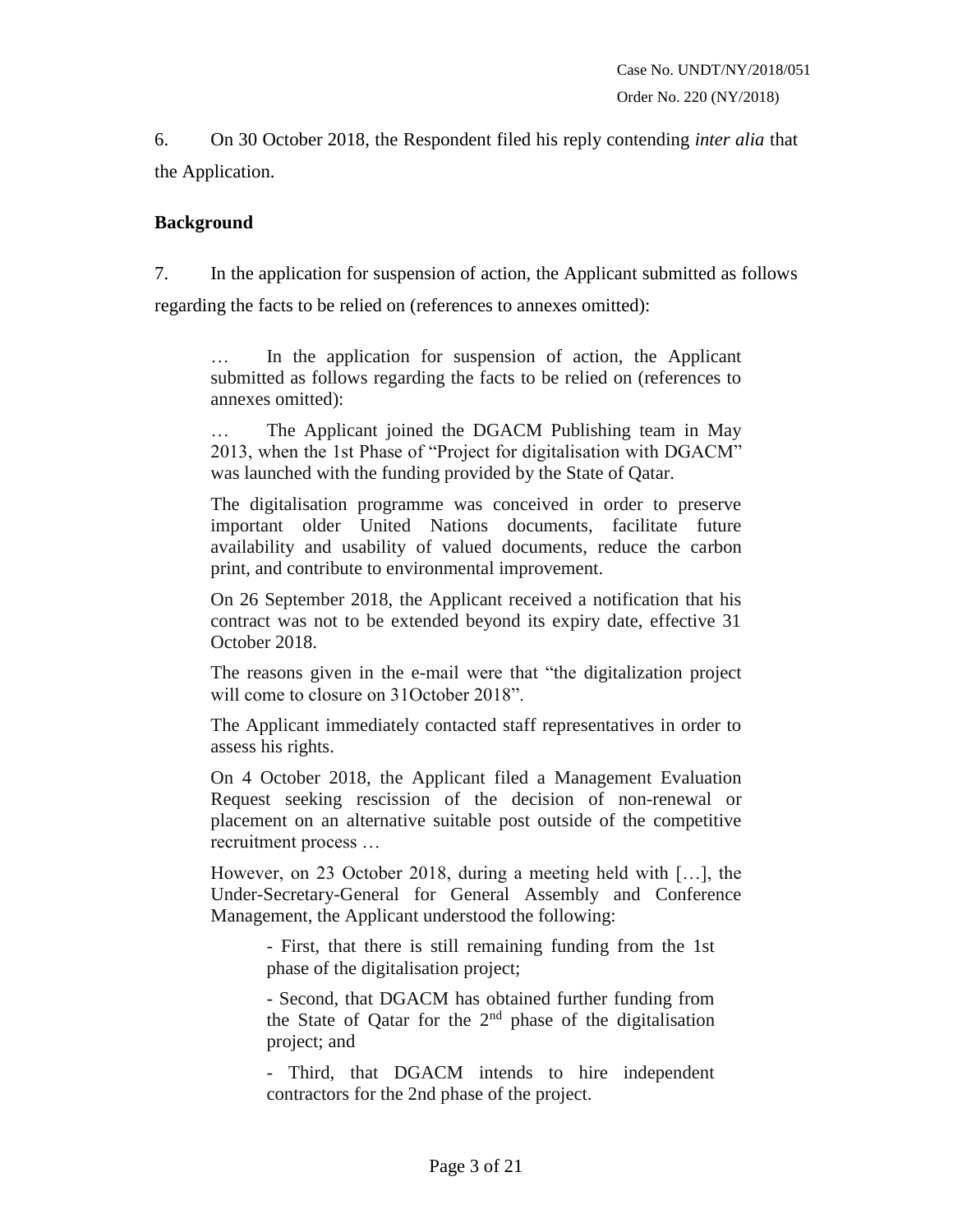Order No. 220 (NY/2018)

On or about the same day, Mr. A Ali discovered two documents pertaining to the 2nd phase of the project for digitalisation with DGACM …

In particular, the "Project Initiation Document" specified as follows:

*… As with the 1st phase, DGACM once again have obtained the funding from Qatar to digitize United Nations documents in pursuit of the objective set by the General Assembly. For 2nd phase, DCAGM will utilize five general service staff members and five general service WAE (when as employed) staff members with language and technical skills. The project is a cooperative one between DGACM and DPI. The remaining staff will be provided with a contract for one-year from July 2018 which would mark the beginning of the 2nd phase of the project"…*

In light of the above, the Applicant amended his Management Evaluation Request specifying that the non-renewal of his contract was not based on a genuine reason but rather a strategy designed to remove him from post, prohibited by ST/AI/2013/4.

The Applicant also reiterates his request for Suspension of Action pending management evaluation. …

### **Parties' submissions**

8. The Applicant's principal contentions are as follows:

### *Urgency*

a. The matter is urgent as the decision on non-renewal could be implemented by the time the management evaluation is issued (3 November 2018). This is not a case of self-created urgency since he only learnt about the strategy and underlying facts on 23 October 2018.

*Irreparable harm*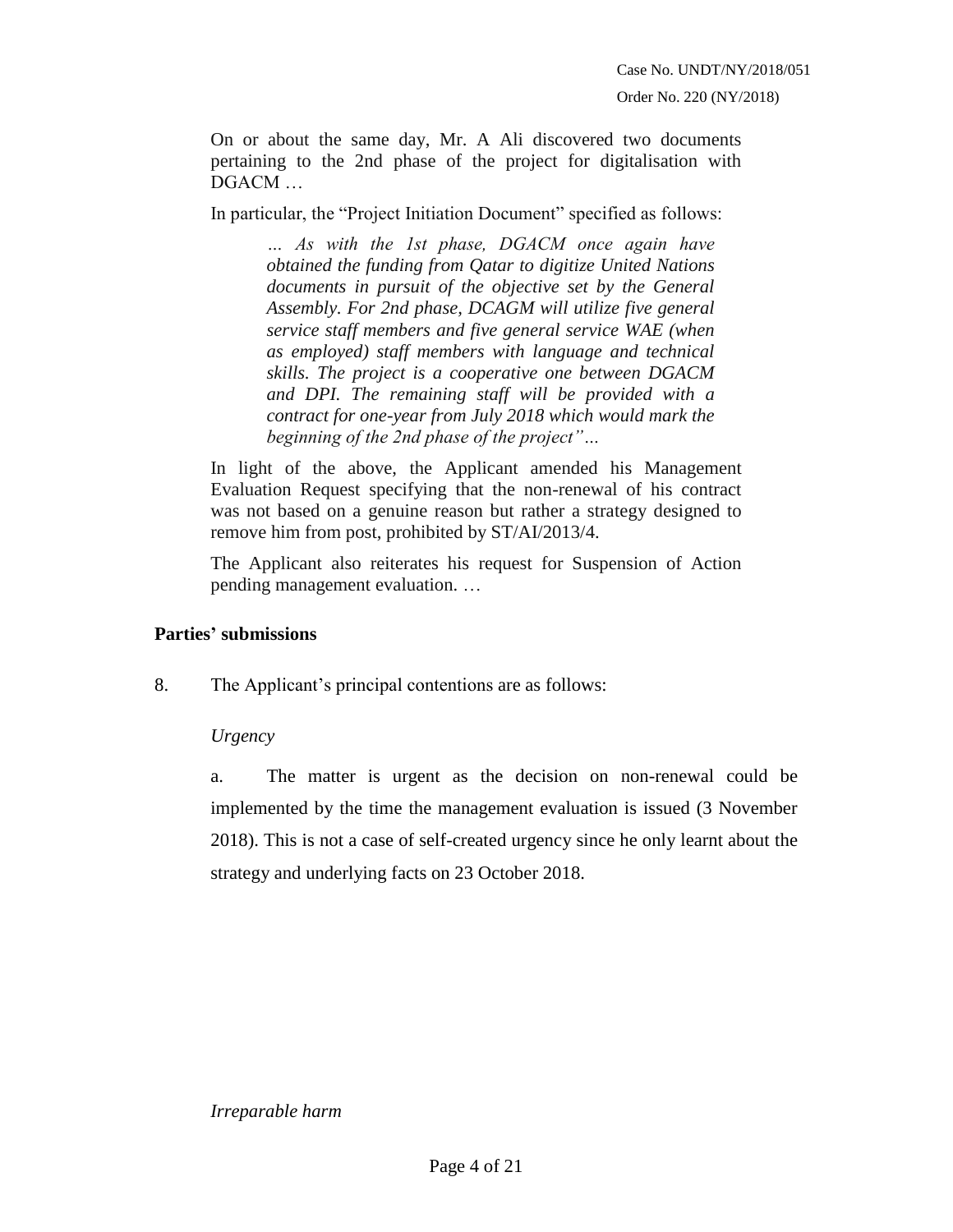b. If the impugned decision is implemented, the Applicant will suffer harm due to the loss of employment with the Organisation and in relation to his career prospects. Specifically, the Applicant will lose his best chance to continue to be employed by DGACM and to advance his career within the Organisation. Such harm cannot be compensated for by a monetary award.

### *Prima facie unlawfulness*

c. Administration failed to act fairly, justly and transparently by providing inaccurate reasons to Applicant's non-renewal. The Administration failed to act fairly, justly and transparently when, on 26 September 2018, it provided inaccurate reasons for his nonrenewal. The notification that the Applicant received referred to the closure of the digitalisation project. However, on 23 October 2018, the Applicant discovered that: (i) there is remaining funding from the 1st phase of the digitalisation project; that (ii) DGACM has obtained further funding from the State of Qatar for the 2nd phase of the digitalisation project; and that (iii) DGACM intended to hire independent contractors for the 2nd phase of the project.

d. This information not only directly contradicted the notification the Applicant received on 26 September 2018 that the digitalisation project was closing but it also contradicted the "Project Initiation Document" that specified that DGACM would "utilize five general service staff members" for the 2nd phase of the digitalisation project.

e. The Administration's reliance on project closing was intentionally misleading and was aimed to deprive him of an opportunity to challenge the Administration['s] failure to comply with its obligations Section 3.3(b) of ST/AI/2013/4.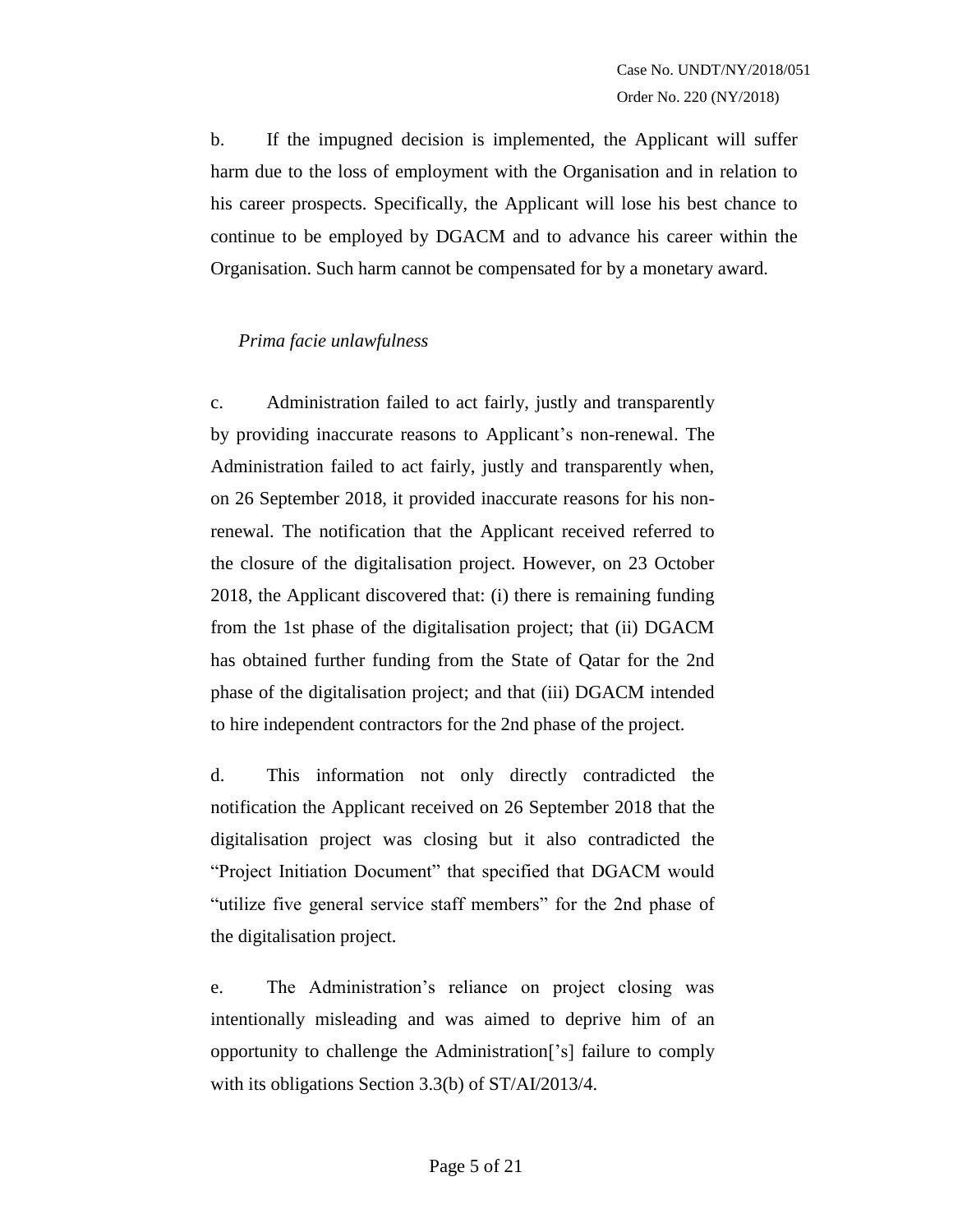f. There appears to be no lawful explanation for removing the Applicant while there was still funding from the 1st phase of the project and there was still need for his services in order to complete the task of uploading all important UN documents according to A/RES/67/237.

g. The Applicant's performance was consistently rated as "successfully meets performance expectations" or "exceeds performance expectations" for the last 12 years.

h. As no issues were raised with the Applicant's performance, it would seem suspect at best to withdraw the services of a staff member with five years of experience on the post before launching the 2nd phase of the digitalisation project. Any reasonable managerial approach would find such a resource invaluable and would, under normal legitimate circumstances, take all and any necessary steps to maintain it.

i. Alternatively, the Administration should place the Applicant on any available vacant post without proceeding through a competitive selection process.

j. Even if the Administration were to establish that his G-4 post was lawfully being abolished then, pursuant to Staff Rules 9.6(e) and 9.6(f), if the necessities of service require that appointments of staff members be terminated as a result of the abolition of a post, staff members holding fixed-term appointments shall be retained by preference to staff members with a lower level of protection (such as temporary appointments).

k. The Applicant applied to a number of vacancies within the UN Secretariat. Nine of these applications are still pending, four with the DGACM. It cannot therefore be said that there is no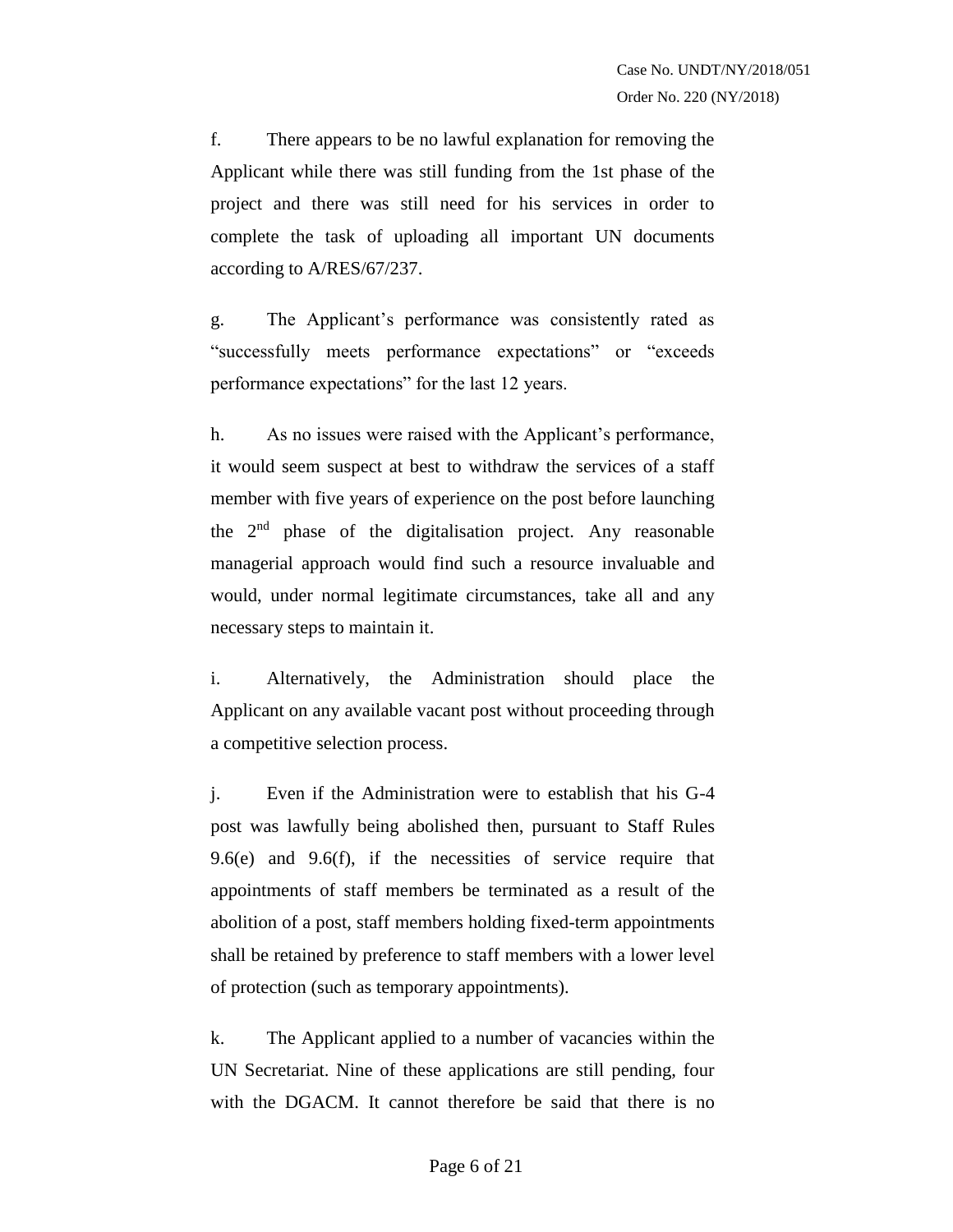suitable alternative position onto which he could be placed pursuant to Staff Rule 9.6.

l. In light of the above, the Administration is requested to comply with its obligations and place the Applicant on any available post with similar functions without requiring him to participate in a competitive selection process.

### *Urgency and irreparable harm*

m. The Applicant indicated that his contract expires on 9 October 2018 and therefore he will separate from the Organization on 9 October 2018, the date of filing of the application for suspension of action.

9. The Respondent's principal contentions in his reply are as follows:

### *Urgency*

a. The Applicant admits that he became aware of the decisions not to renew his appointments on 26 September 2018. He was in a position to request suspension of action from the Dispute Tribunal on 4 October 2018, when he requested management evaluation of the decision not to extend his fixed-term appointment. That he discovered supplemental material on 26 October is irrelevant. The draft working documents relating to a new proposed project corroborate the reason given for the contested decisions, that is, that funding for the existing project was exhausted.

b. Had the Applicant acted with the appropriate urgency and exercised his right to seek management evaluation and suspension of action promptly, the management evaluation processes may well have been completed before the expiry of his appointments. The Applicant does not meet the burden of demonstrating urgency.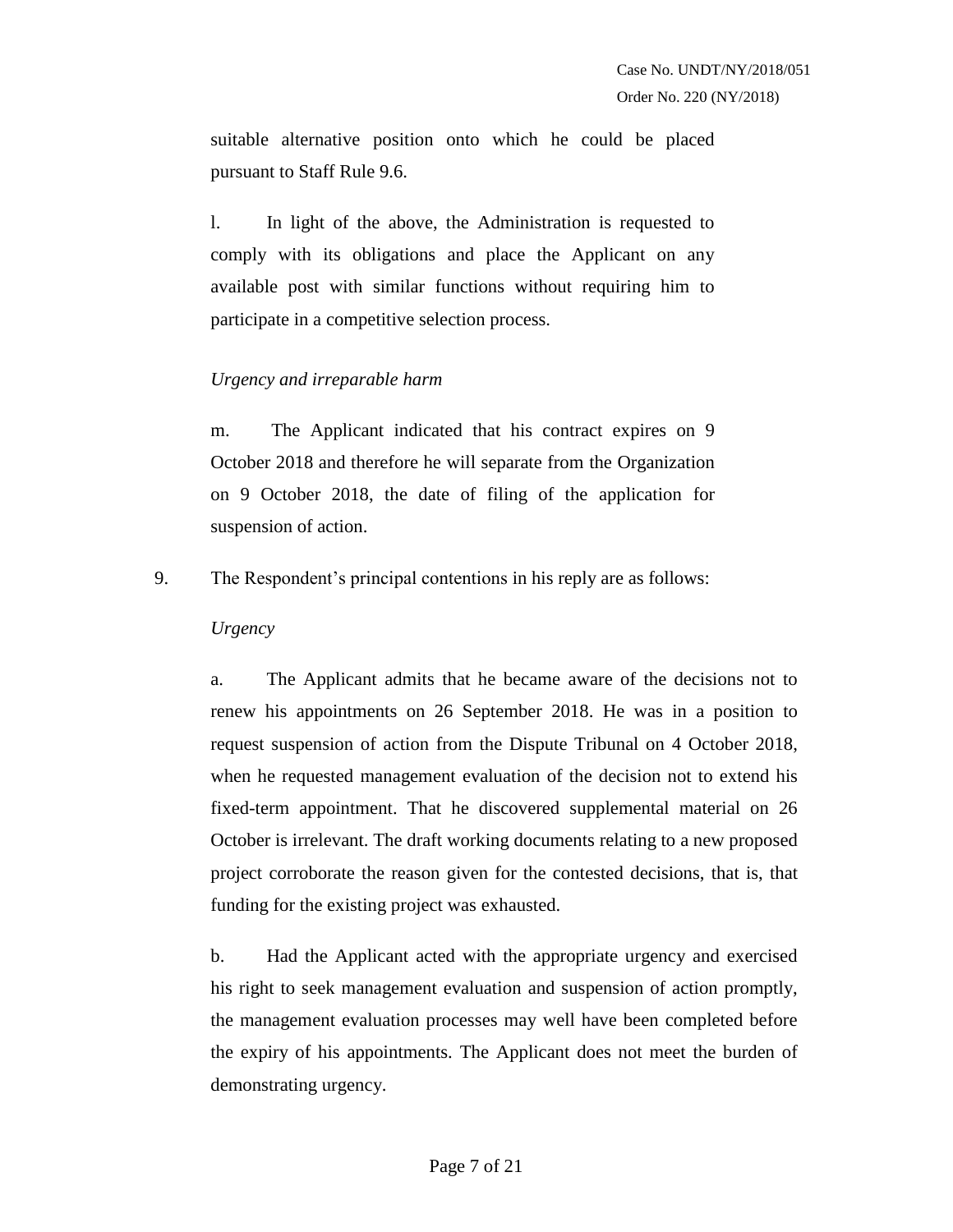### *Prima facie unlawfulness*

c. The Applicant has been working as Publishing Assistants as part of a project established in 2014 entitled "Digitization: Turning Seven Decades of United Nations Work into Open Knowledge" (the "Project"). The Project was funded by voluntary contributions from the Governments of Qatar and China and an insurance indemnity received by the Organization in connection with storm Sandy in 2011. The Government of Qatar provided the bulk of the funding through a voluntary contribution of USD 5 million. The purpose of the Project was the digitization and preservation of historic and older United Nations documents.

d. The 11 staff members who worked on the Project were selected for the project positions, which were advertised through temporary job openings. The staff members included seven permanent appointees and four staff members, including the Applicant, who hold fixed-term appointments. From the outset, all staff working on the Project were aware of its temporary nature, limited by available funding. DGACM management encouraged the staff members to apply for other positions in view of the temporary nature of the Project. DGACM management also met with staff representatives.

e. In view of the anticipated exhaustion of funding at the end of October 2018, the Applicant's fixed-term appointment was no longer renewed on a one-year basis. From 1 April 2018, the Applicant's appointments were renewed for three months (to 30 June) and then four months (to 31 October).

f. During 2018, the Executive Office and DGACM encouraged the Applicant to apply for job openings and offered assistance in preparing his applications.

g. In June 2018, DGACM requested additional funding from Government of Qatar for a new proposed project "Digitization and enhanced accessibility of Official Documents of the United Nations". Negotiations with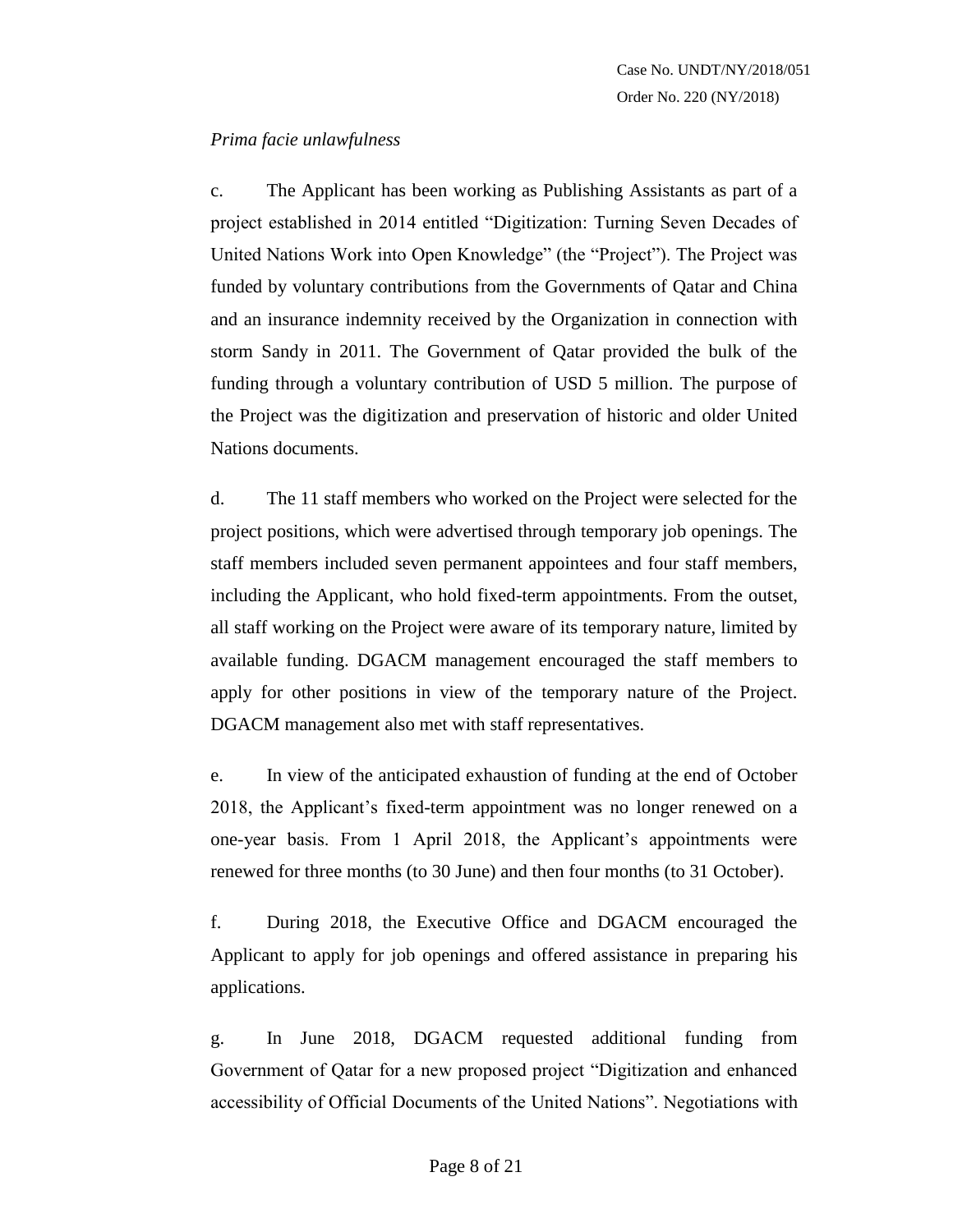the Government are ongoing. The Government has not provided funding to the Organization for the proposed project.

h. The financing for the Project will be exhausted by 31 October 2018. The funds that have paid for the Applicant's position are no longer available. In fact, since June 2018, the savings from agreed termination packages for a number of the permanent appointees who worked on the Project have been deployed to fund the posts of those staff members on fixed-term appointments, including the Applicant, to the expiry of their contracts on 31 October 2018. Accordingly, on 26 September 2018, the Executive Officer, DGACM wrote to the Applicant to confirm the decision not to renew his appointment beyond 31 October 2018. As the Applicant was informed previously, the Executive Officer stated that the Project would "come to closure" on that date. On 23 October 2018, the USG/DGACM held a meeting with the Applicant and staff representatives. At the meeting, the Under-Secretary-General for DGACM ("USG/DGACM") explained that DGACM had approached the Government of Qatar with a proposal for a new project and that dialogue with the Government was ongoing. If the new project was to materialize, there was no guarantee that the modalities would be the same as for the digitization Project. The USG/DGACM explained that no funding for the proposed project had been received.

i. The contested decision is lawful, and the reason given is supported by the evidence. The funding for the Project has been exhausted and, consequently, the funds that have paid for the position held by the Applicant are no longer available.

j. Contrary to the Applicant's allegations, the reason given to the Applicant for the contested decisions is true. The assertions regarding the statements made by the USG/DGACM at the meeting on 23 October 2018 are incorrect. At the meeting, the USG/DGACM explained that the Government of Qatar had not provided the Organization with funding for the proposed project. The documents relied upon the Applicant in support of his allegations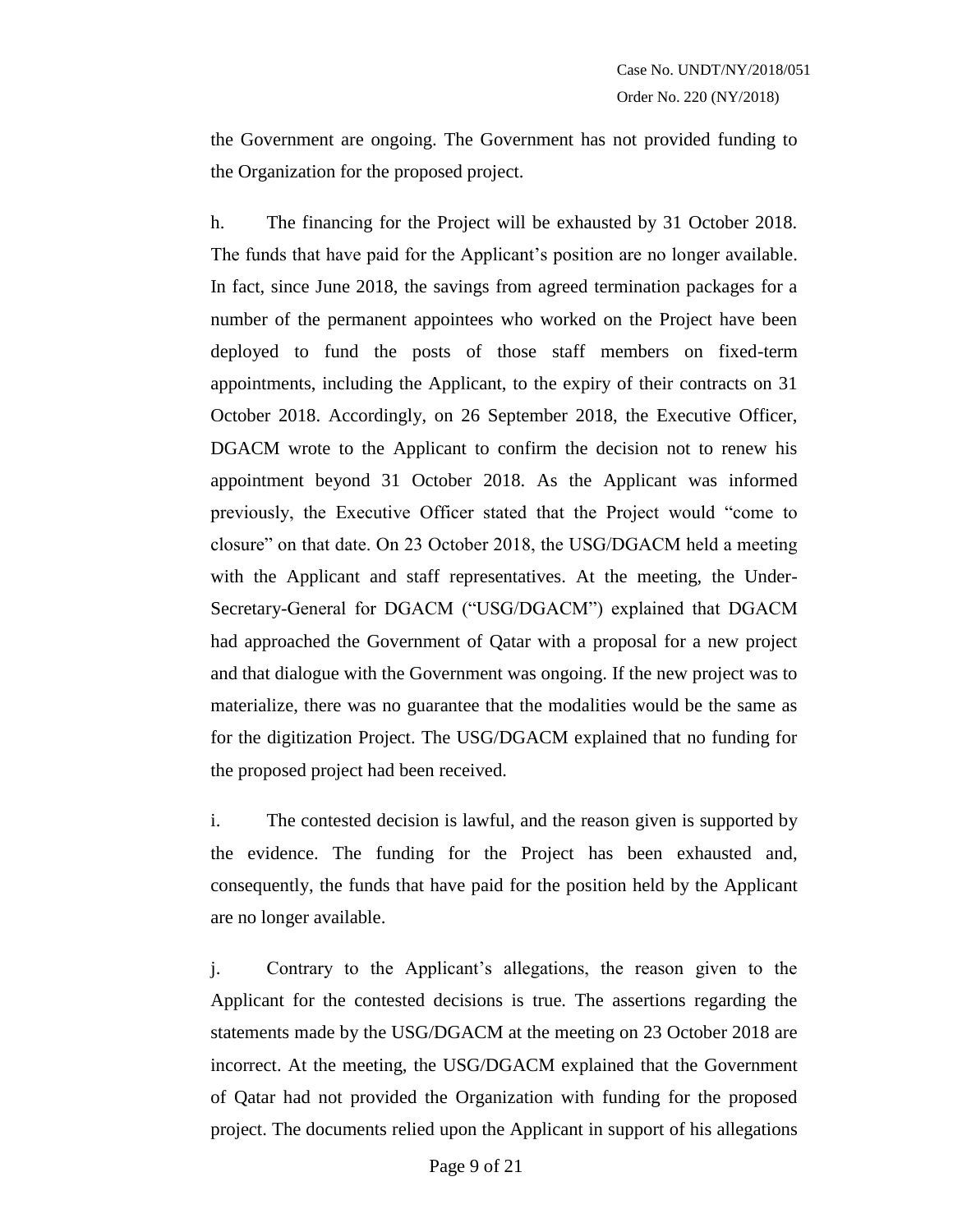are internal working documents only, and do not represent the final version of the proposed project submitted by DGACM to the Government of Qatar in June 2018.

k. The Applicant's allegations that he is entitled to be accorded the rights set out in Staff Rule 9.6(c) and (e) upon termination of fixed-term appointment for abolition of post have no merit. Chapter IX of the Staff Rules (Separation from service) clearly distinguishes between separation of service due to expiration of appointment (non-renewal) and termination of appointment (Staff Rule 9.4 and 9.6). A staff member whose fixed-term appointment expires (that is, non-renewed) due to abolition of post or reduction in staff is not entitled to the rights set out in Staff Rule 9.6(e) upon termination of fixed-term appointment due to abolition of post or reduction in staff. Under Staff Rule 9.4, a fixed-term appointment expires automatically and without prior notice on the expiration date in the letter of appointment. Under Staff Rule 9.6(a), a termination of appointment is a separation from service initiated by the Secretary-General. Further, termination of appointment brings the appointment to an end, prior to the expiry date of the appointment. Staff Rule 9.6(b) expressly provides that separation as a result of expiration of appointment "shall not be regarded as a termination with the meaning of the Staff Rules".

l. Contrary to the Applicant's claims, the Dispute Tribunal's observations in Order No. 281 (NY/2018) do not stand for the proposition that the rights under Staff Rule 9.6(c) and (e) upon termination of appointment due to abolition of post apply to a non-renewal of appointment for abolition of post.

#### **Consideration**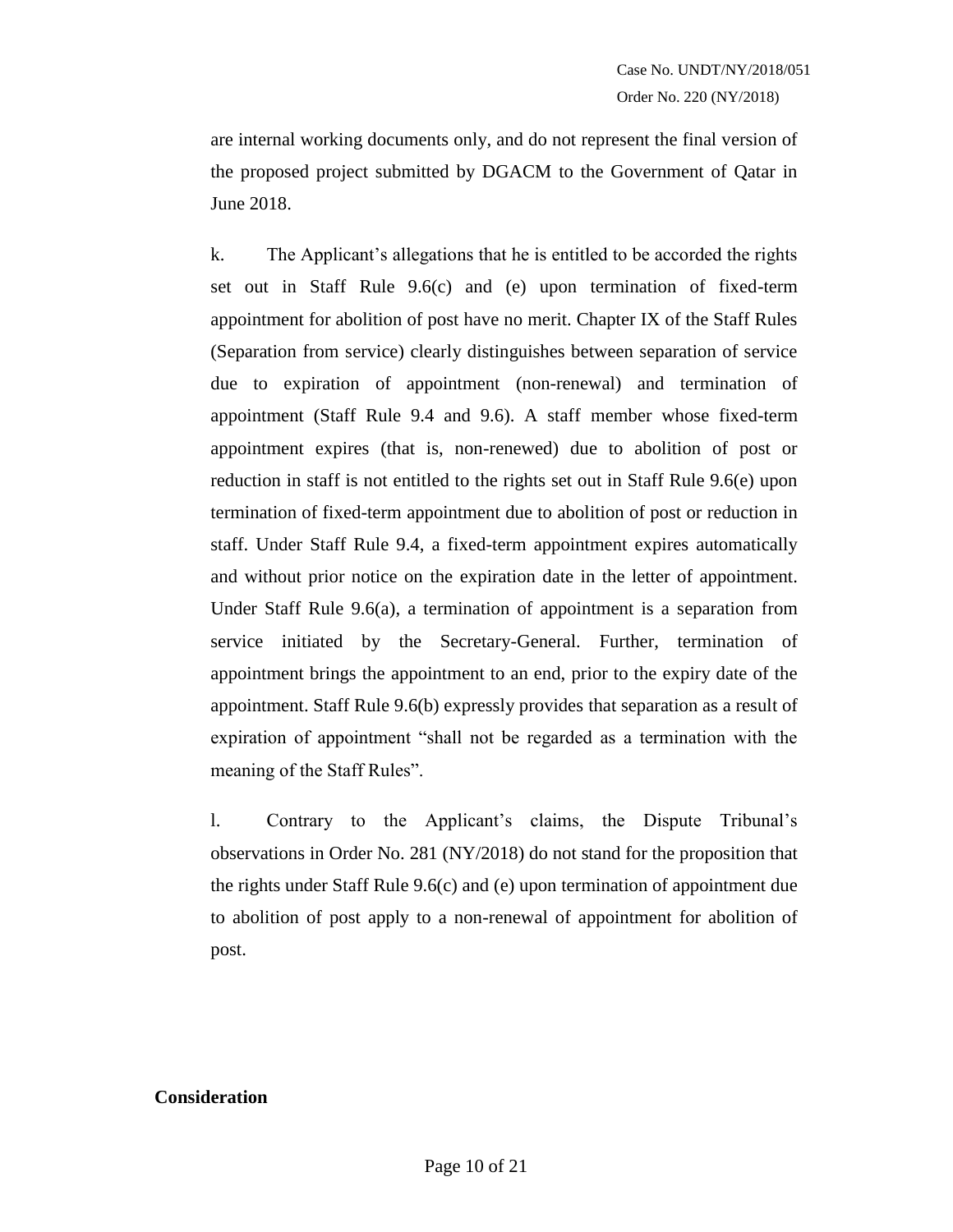*The mandatory and cumulative conditions for suspending an administrative decision*

10. Article 2.2 of the Dispute Tribunal's Statute states:

… The Dispute Tribunal shall be competent to hear and pass judgement on an application filed by an individual requesting the Dispute Tribunal to suspend, during the pendency of the management evaluation, the implementation of a contested administrative decision that is the subject of an ongoing management evaluation, where the decision appears prima facie to be unlawful, in cases of particular urgency, and where its implementation would cause irreparable damage. The decision of the Dispute Tribunal on such an application shall not be subject to appeal.

11. Article 8.1(c) of the Tribunal's Statute states that an application shall be receivable if: "… [a]n applicant has previously submitted the contested administrative decision for management evaluation, where required".

12. Article 13.1 of the Tribunal's Rules of Procedure states:

… The Dispute Tribunal shall order a suspension of action on an application filed by an individual requesting the Dispute Tribunal to suspend, during the pendency of the management evaluation, the implementation of a contested administrative decision that is the subject of an ongoing management evaluation, where the decision appears prima facie to be unlawful, in cases of particular urgency and where its implementation would cause irreparable damage.

13. The Tribunal considers that, for an application for suspension of action to be successful, it must satisfy the following mandatory and cumulative conditions:

a. The application concerns an administrative decision that may properly be suspended by the Tribunal;

b. The Applicant requested management evaluation of the contested decision, which evaluation is ongoing;

c. The contested decision has not yet been implemented;

d. The impugned administrative decision appears *prima facie* to be unlawful;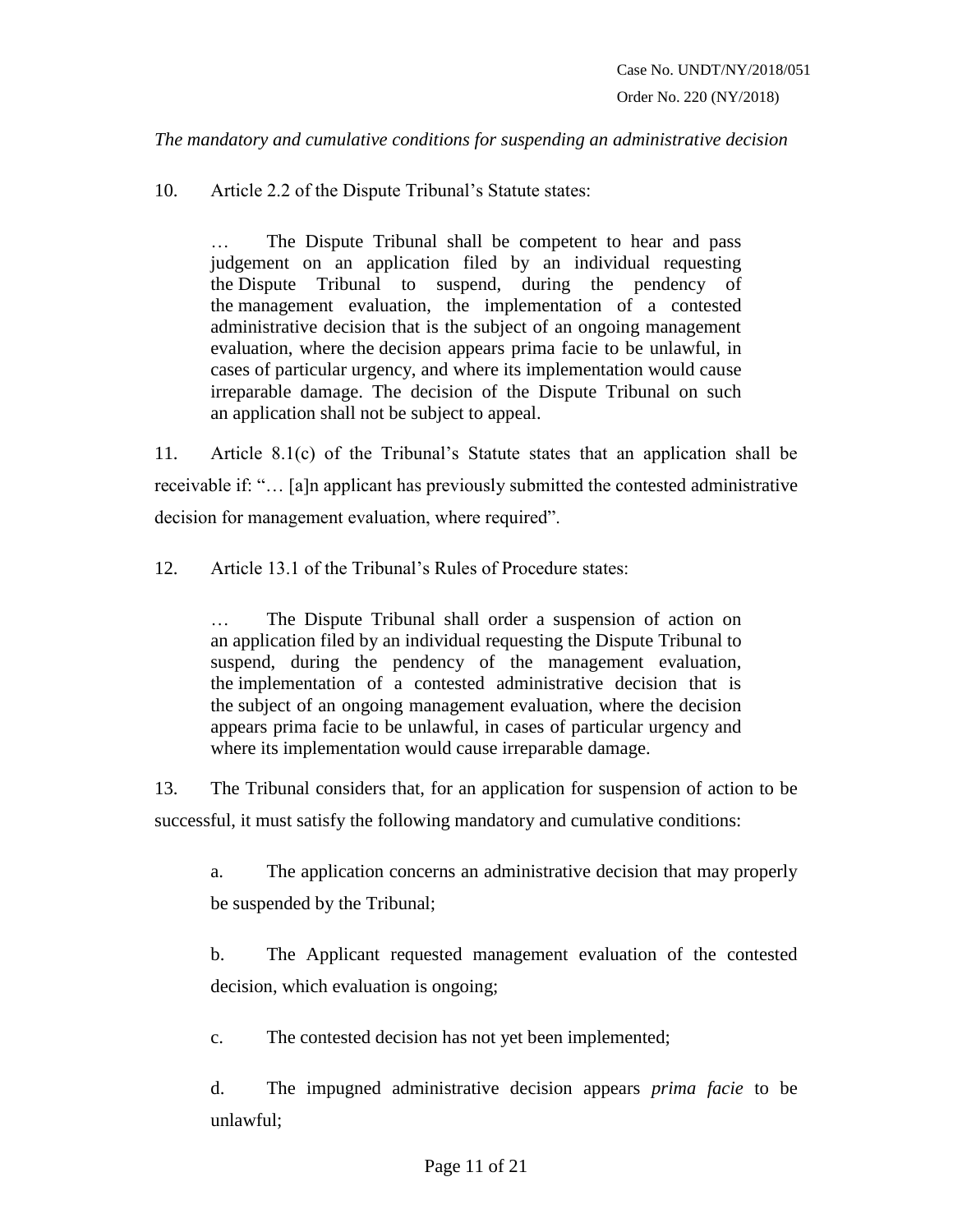- e. Its implementation would cause irreparable damage; and
- f. The case is of particular urgency.

*Whether the application concerns an administrative decision that may properly be suspended by the Tribunal*

14. It is undisputed that the contested decision in the present case, namely the decision not to renew the Applicant's fixed-term appointment beyond 31 October 2018, is an administrative decision subject to review by the Tribunal, including its implementation being suspended pending management evaluation. Consequently, the first cumulative and mandatory condition presented above is fulfilled.

# *Whether the Applicant requested management evaluation of the contested decision and whether the evaluation is ongoing*

15. An application under art.2.2 of the Dispute Tribunal's Statute is predicated upon an ongoing management evaluation of the contested decision. It is uncontested from the parties' submissions that the Applicant requested management evaluation of the contested decision on 5 October 2018, and that he filed an amendment to the management evaluation request on 26 October 2018. The management evaluation was initiated prior to the filing of the application for suspension of action. The Tribunal notes that there is no evidence on the record that MEU has completed its evaluation. The Tribunal therefore finds that the contested decision is the subject of an ongoing management evaluation and the second condition is fulfilled.

### *Whether the contested decision has not yet been implemented*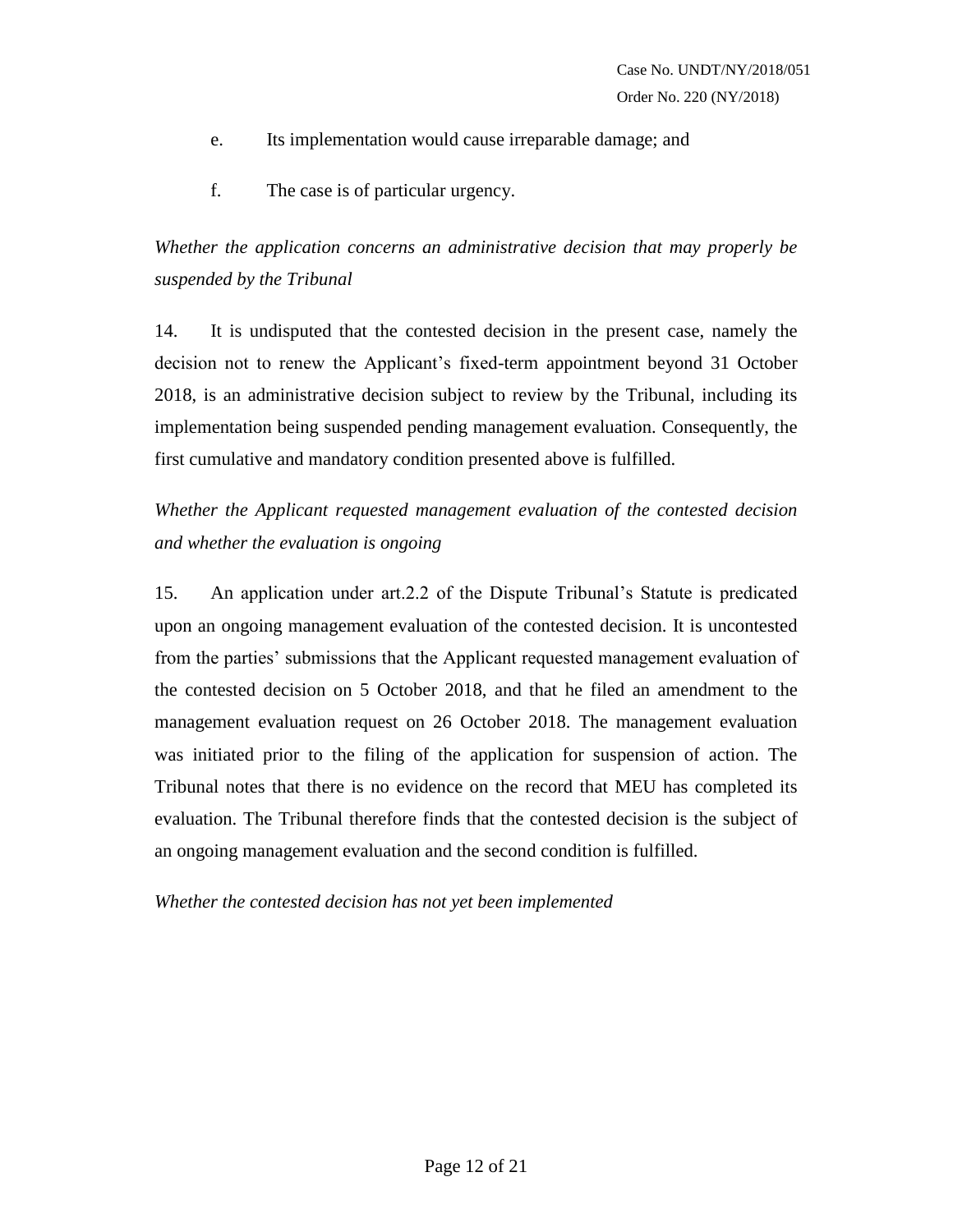16. By Order No. 221 (NY/2018) dated 26 October 2018, the Tribunal granted, without prejudice to the Tribunal's determination of the application for suspension of action under art. 2.2 of the Dispute Tribunal's Statute, the suspension of the implementation of the decision not to renew the Applicant's fixed-term appointment beyond 31 October 2018 until the Tribunal rendered its decision on the application for suspension of action, or until further order.

17. Therefore, the contested decision is not yet implemented. Consequently, the third cumulative and mandatory condition presented above is fulfilled.

### *Whether the impugned administrative decision appears* prima facie *unlawful*

18. The Tribunal notes the contested decision consists of the nonextension/renewal of Applicant's fixed-term appointment beyond its expiration date 31 October 2018. As results from the notification received by the Applicant on 26 September 2018, the reason provided by the Administration for the non-renewal was the confirmation that "the digitalization project will come to closure on 31 October 2018".

19. Further the Tribunal notes that on 22 June 2018, DGACM submitted a detailed proposal for the implementation of the second phase of the digitalization project for the consideration of the Government and Permanent Mission of Qatar. The document titled "Project Proposal for the Digitization and Enhanced Accessibility of Official Documents of the United Nations" states in the relevant parts:

… This document presents a strategic plan for the United Nations Digitization Project to be funded by the voluntary contribution of \$5 million. The plan builds on the earlier Project, "Digitization: Turning Seven Decades of United Nations Work into Open Knowledge," which set forth the digitization and preservation of historic and older UN documents. That Project has also been generously supported by a voluntary contribution of \$5 million from Qatar and \$100,000 from China. When the Project concludes later this year over 1.25 million pages covering the most vulnerable, older, historic documents will have been preserved …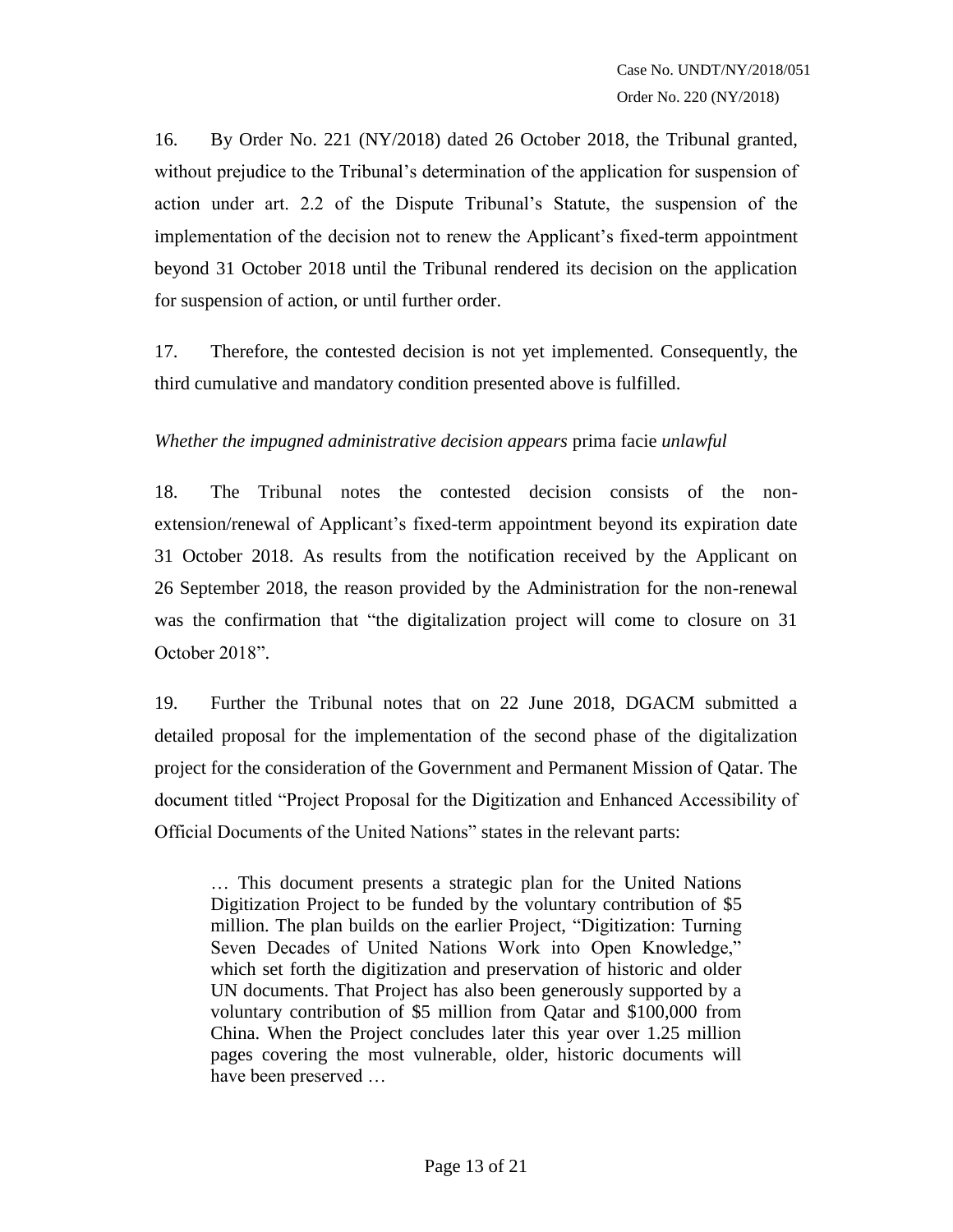Order No. 220 (NY/2018)

… The main goal of this proposal is to create a technical and administrative framework for the digitization and migration of official documents, and to increase and enhance the access and usability of the content in the six official languages. The majority of the United Nations documents that have been digitized are stored in the Official Document System, with basic formats that can be preserved in their versatility, integrity, quality, and completeness well into the future …

… A portion of the funds will be set aside to continue the digitization of documents that are in the collection of the Dag Hammarskjold Library and are not digitized (prior to 1993). The tasks to digitize these documents will be as follows:

- The Project Team will determine the priority for selective digitization of the remaining DHL collection based on a set of predefined criteria (year, subject, inter-governmental body).

- Digitization may be carried out by external specialized vendors selected by DGACM in accordance with UN Procurement rules and procedures;

- Digitization will be carried out under controlled conservation conditions and, for reasons of authenticity and accountability, appropriate audit trails will be created and event metadata (technical, administrative, and preservation metadata) will be captured during the process, and provided to the UN in frequent reports;

- At the end of the digitization process the United Nations will return the originals to the DHL …

#### **Project Management**

The project is anticipated to begin in the 4th quarter of 2018 and will last an estimated five (5) years ending in the 3rd quarter of 2023. A Project Manager will be designated and she/he will review all deliverables developed from this proposal. Additionally, the Project Manager will outline specific deliverables tasked to external service providers and provide periodic reports on activities, and on major milestones.

20. The Applicant contends that the newly discovered DGACM project proposal which has been submitted to the Government of Qatar for funding, envisages a second phase of the digitization project. The Respondent replies that DGACM had already explained to the Applicant that the proposal for the second phase of the digitization project is still under discussion with the Government of Qatar and that the Government of Qatar has not yet approved the project nor provided any funding. The Tribunal notes that the first document invoked by the Applicant is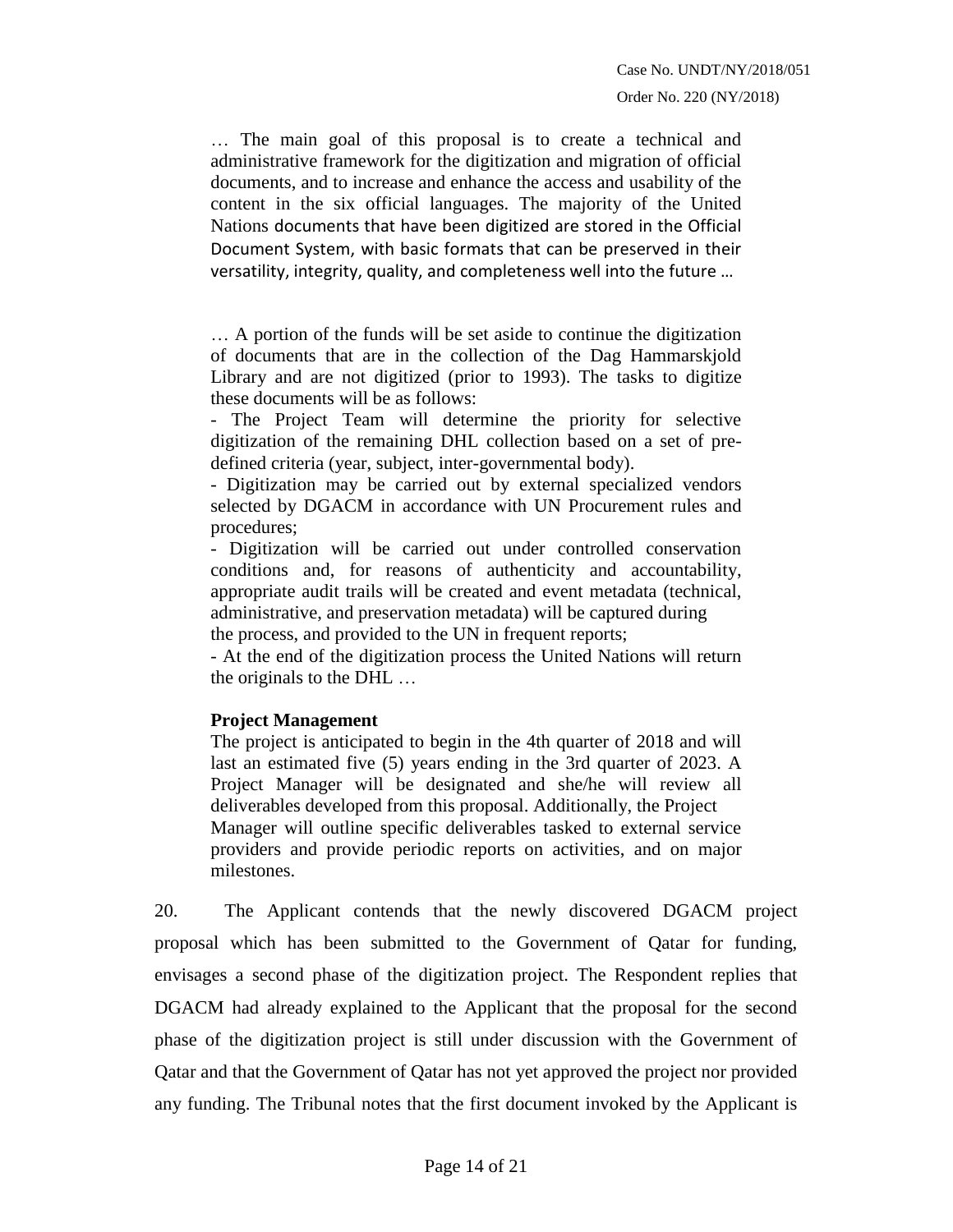titled "Project Proposal 2ndPhase of Digitization: Turning Seven Decades of United Nations Work into Open Knowledge" states as follows:

… The General Assembly, since 1997, has repeatedly requested the digitization and uploading of important older United Nations documents in all official languages (General Assembly Resolution A/RES/51/211 of 18 December 1996). The latest resolution on this subject (A/RES/67/237 of 24 December 2012) requests the Secretary-General once again to complete this task.

… The digitization programme will continue to be important in promoting the paper smart programme in the United Nations that will reduce paper, and allow for more usage of modern electronic services via digitization and reducing the carbon print and contributing to environmental improvement. It will contribute to the UN green initiative by reducing consumption of paper and ink as well as shipping and storage …

… The continuation of the digitization programme will also serve to facilitate future conversion readiness ensuring continued availability and usability of valued documents, particularly millions of older documents …

### **Project Activities:**

I. Designing of policy and operational framework as well as information architecture to implement standards-based, open and longterm access to UN information through digitization; II. Mass digitization and accumulation of digital information electronically; Continued scanning of some four to five million most important pages and documents and digitizing them (out of the 20 million), quality control of scanned outputs, conversion for optical character recognition, subject analysis, metadata creation and uploading to UN websites and repositories. IV. Securing adequate funding and once the fund is secured, taking the following set of actions by DGACM:

> 1. Get bound books and documents from the DHL every Monday at 100,000 pages / month.

2. Prep for scanning.

3. Ensures safe handling of original documents 4. Cut the spine if need be

5. Creation of electronic documents, through digitization of historical UN documents in paper format.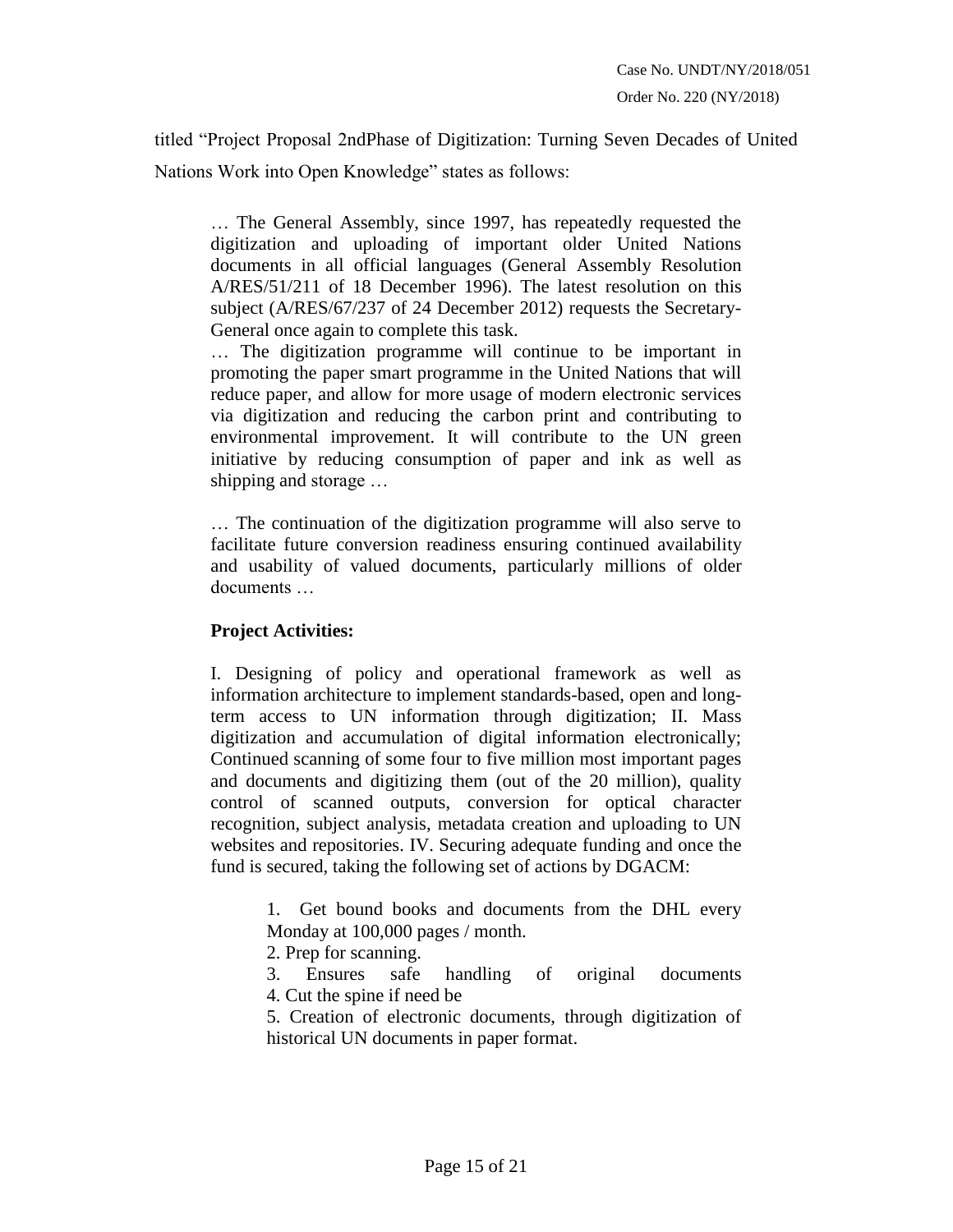a) Optimize image quality to ensure legibility of images

b) Perform OCR function in the language of the document scanned

c) Quality Control in All Languages by document symbol and language and store them in the appropriate folder and DHL's NAS drive

d) Finalization as per DTP standards PDF documents based on the IISO 14289-1 standard (known as PDF/UA) under Electronic document file format enhancement for accessibility.

6. Route to the Front Desk for upload to ODS and eLuna

7. Place cut-spine documents in acid-free boxes bought by MPD

8. Re-Bound the books cut using the Press Room's bookbinder

9. Return documents and books to the DHL …

… These are the standard ways of achieving the retrospective digitization and access set-up of this magnitude and complexity. Because this process is very labour-intensive, it requires a variety of professional expertise and equipment. Current five general service staff members from MPD together with five general service WAE (when as employed) staff with technical and language skills, DGACM will provide additional necessary training for the staff to the level of complexities and sophistication required …

#### … **Impact and Expected Outcome:**

a. Easy, efficient and effective access to United Nations documents for operational, policy, statutory, legislative and research purposes for all Member States, in all United Nations duty stations and peacekeeping operations, missions, governments and other users worldwide;

b. Increased goodwill and support to the United Nations from the world, delegates and Member States;

c. Assured business continuity in case of disaster affecting hard copy documents, and readiness for off-site storage of the greater part of Headquarters and other location documents;

d. Achieving future conversion readiness and ensuring continued availability and usability of valued documents;

Open access to the general public by improving United Nations outreach to a variety of groups and contribution to the achievement of the United Nations mandate;

f. Saving on storage and shelf-kept and cost for UN offices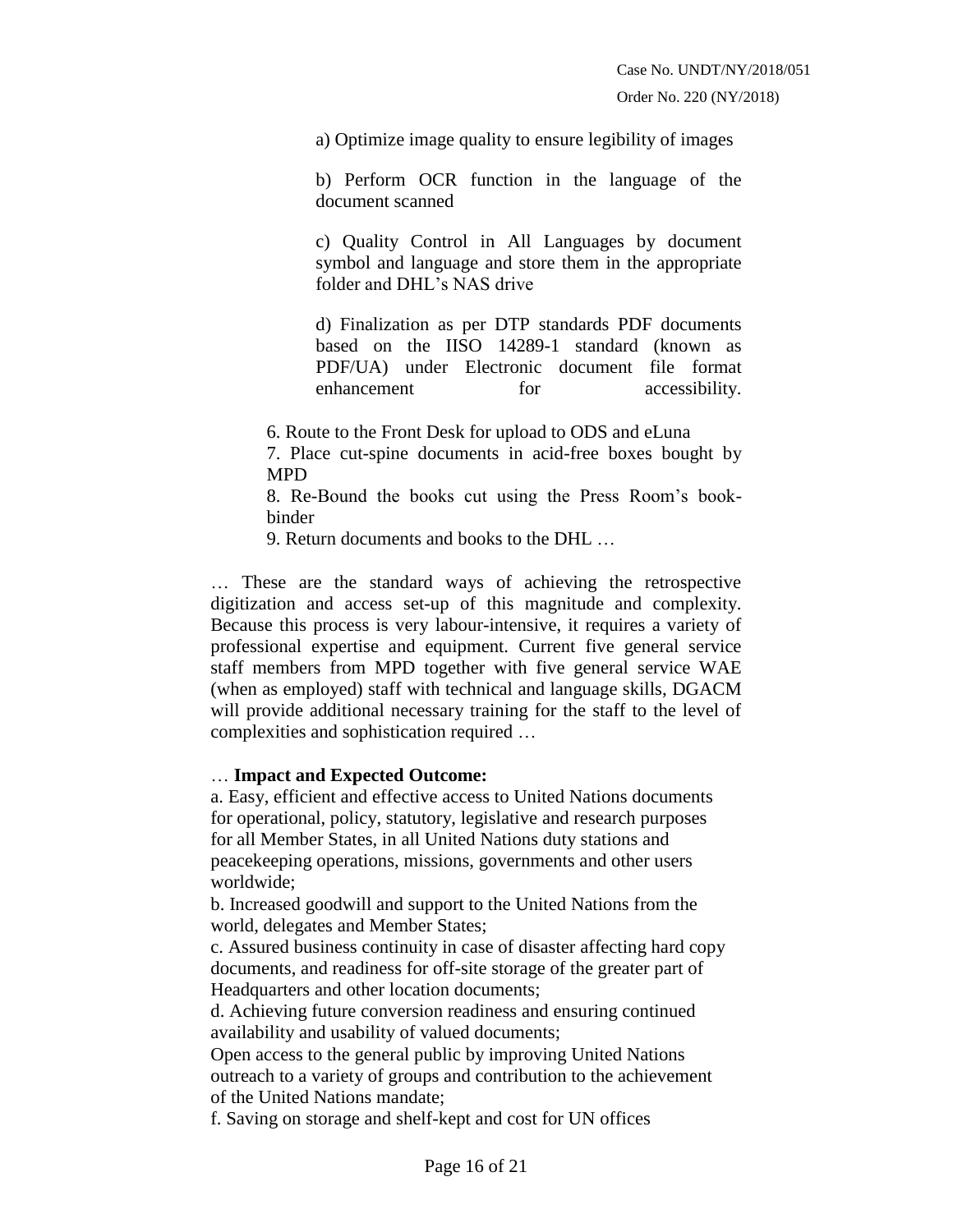Order No. 220 (NY/2018)

(including rent for those outside the UN compound) and entities worldwide which lead to efficiency gains;

g. Cost-savings through making indefinite hard copy storage of United Nations documents;

h. Contribution to the historic preservation of historically significant and monumental documents; modernizing documentation through digitization as part of the United Nations reform and contribution to the UN's green initiative, reducing carbon printing and consumption of paper;

i. Assured worldwide availability and access to additional four to five million UN documents in the short run and 12.5 million UN documents in the medium-term and approximately 20 million in the long run;

Enable the Secretary-General to respond robustly to repeated General Assembly resolutions to carry out the retrospective digitization of all important older official documents, including achieving aspects of equal treatment of the six official languages and multilingual presentation of UN websites.

…

### **Risks:**

… If digitization and preservation of documents and maps are not continued with the needed urgency, these documents will degrade and eventually disintegrate leading to a loss of historically significant information and data. Documents may also get lost or destroyed as the result of any form of disaster – natural or unnatural- without the organization having any surrogate to fall back on. Owing to a lack of resources, the documents are not currently stored in sound preservation and secure formats and environments.

… We will be focusing on the remaining four million documents and pages which were identified to be the most critical …

21. This document appears to be different from the initial proposal made on 22 June 2018.

22. The second document invoked by the Applicant "Joint project for digitization with DGCAM, Project Initiation Document (PID) 2<sup>nd</sup> Phase for Project for digitization with DGACM" (ANNEX4) states as follows:

1.1 The General Assembly has requested "the Secretary-General to complete the task of uploading all important older United Nations documents onto the United Nations website in all six official languages on a priority basis so that these archives will also be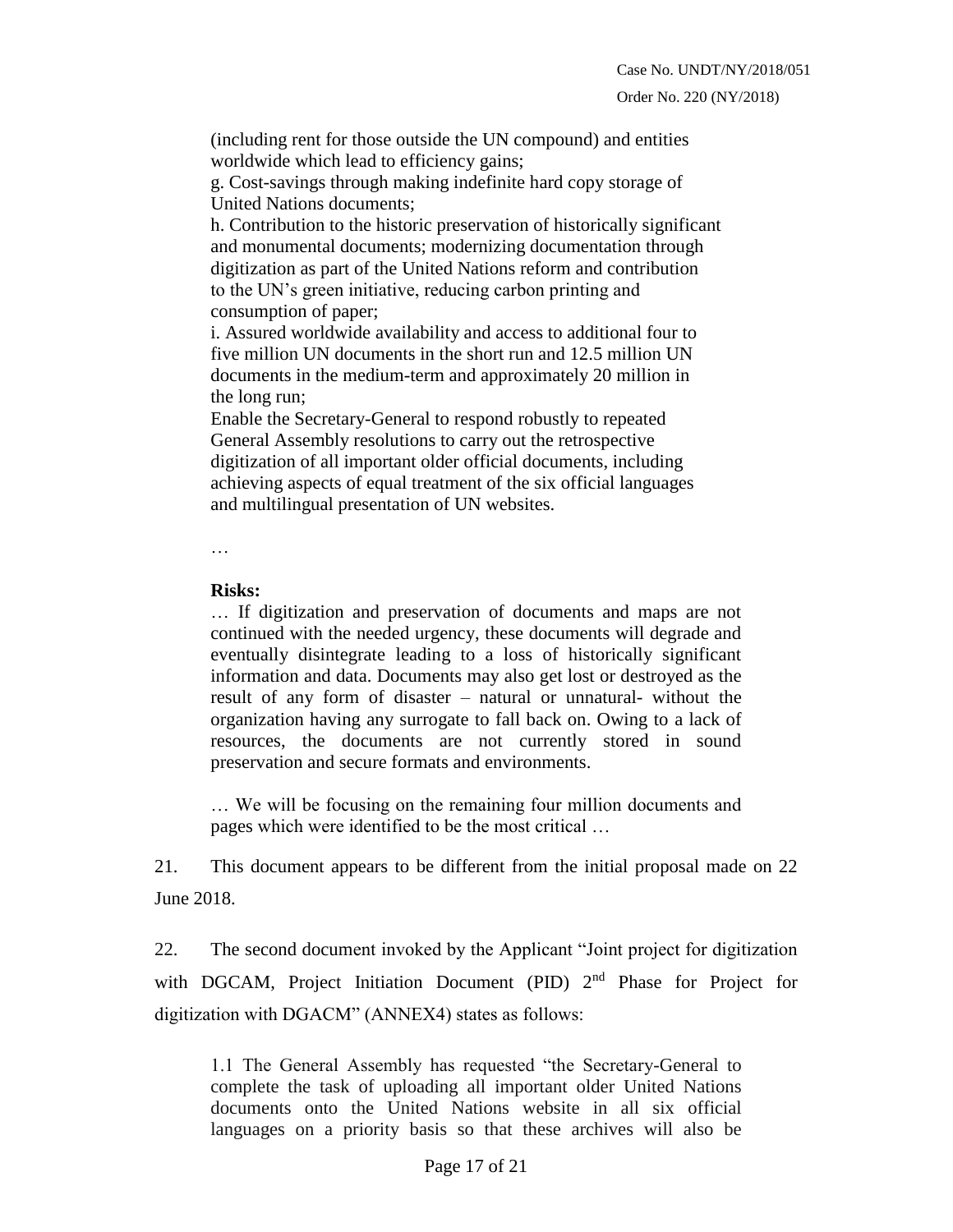available to Member States through that medium" (A/RES/67/237, IV, para 23)

1.2 As with the 1st phase, DGACM once again have obtained the funding from Qatar to digitize United Nations documents in pursuit of the objective set by the General Assembly. For 2nd phase, DCAGM will utilize five general service staff members and five general service WAE (when as employed) staff members with language and technical skills. The project is a cooperative one between DGACM and DPI. The remaining staff will be provided with a contract for one-year from July 2018 which would mark the beginning of the 2nd phase of the project.

1.3 The group of staff will operate under the operational direction of the DGACM. They will be managed by the assigned Project Manager (The Deputy Chief of the Meetings Support Section), who for this project alone, will directly report to the Director of the Meetings Publishing Division.

1.4 This new initiative will build on lessons learned from the first phase project agreement between DGACM and DPI and the work done subsequently in 2013/18. The project will use basic project.

…

3.1 Within two weeks of agreement on the PID, DPI will identify team structures and roles that fit the profiles and the needs of the project. DPI will also identify its staff to work on the project and roles will be allocated within two weeks. Launch of the project should be within one week of agreement on the PID.3.2 During the period of their work, the 10 DGACM staff members will directly report to the Deputy Chief of the Meetings Support Section, who in turn will report to the Director of the Meetings Publishing Division (for this project only).3.3 At the outset of the 2nd phase, the Deputy Chief will organise group and individual briefings for the DGACM staff and make any necessary adjustments to the roles and structure. He will develop and deliver induction training and training for particular roles as necessary. management methodology. 3.6 In summary the project will use the following resources:

(1) DGACM: a team of five staff members, with a provision to hire five WAEs with language and technical expertise …

23. Having reviewed the documentation provided by the parties, the Tribunal notes that it appears that the initial proposal from 22 June 2018 - a distinct project to be implemented by independent contractors - was not agreed and that instead, subject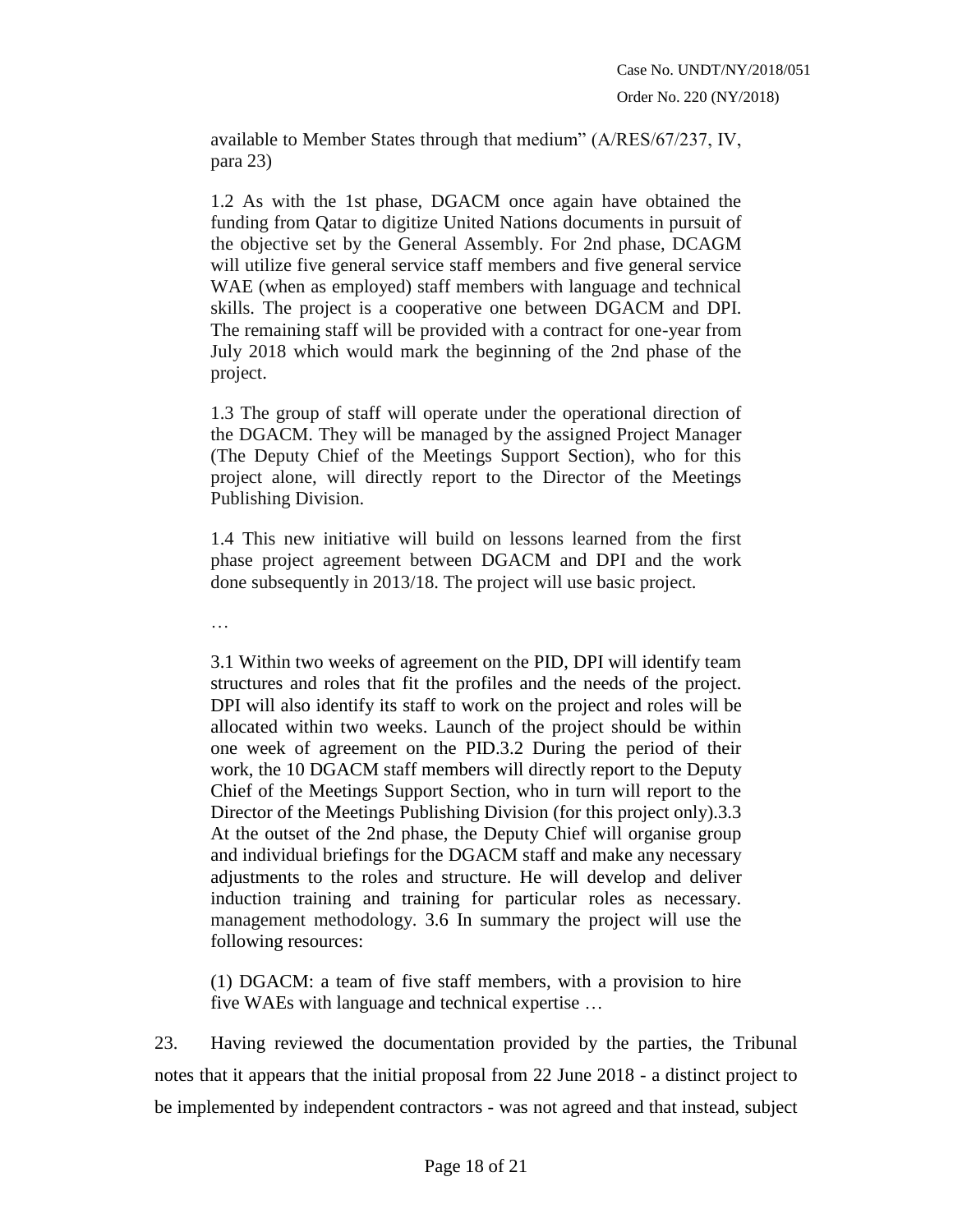to approval, is the continuation of the initial project for digitization with a  $2<sup>nd</sup>$  phase under the terms and conditions drafted as presented in para. 22 above. The second phase of the digitization project appears therefore to be a continuation/extension of the initial Project for which the Applicant was hired. The proposed implementation of this project would comprise ten DGACM staff members at the GS level, with five "on board" and five "when as employed ("WAE")".

24. In light of this evidence, it appears that the Project is expected to continue beyond 31 October 2018 for another five years and to require DGACM for its implementation, the utilization of five general service staff members and five general service WAE staff members with language and technical skills. According with the proposal, it appears that the contracts of any of the staff members currently employed for the first phase of the project which may continue to implement the second phase are expected to be renewed/extended for the duration of this second phase and the remaining staff is expected to be provided with a contract for one-year starting from 1 July 2018 the proposed date for the beginning of the 2nd phase of the project.

25. Therefore, it appears that the reason provided by DGACM not to extend the Applicant's fixed-term, namely "the closure of the project by 31 October 2018" is no longer actual. Further, it appears from the Respondent's response that the Applicant's fixed-term contract is not to be renewed due to the lack of funds, a reason different from the one indicated in September 2018.

26. The Tribunal finds that the decision appears to be *prima facie* unlawful.

### *Is there an urgency?*

27. The Tribunal considers that the condition of urgency is fulfilled, since the Applicant's appointment was due to expire on 31 October 2018. The Tribunal notes that the Applicant filed a request for management evaluation on 5 March 2018. On 23 October 2018, the Applicant discovered documents detailing the proposal for the second phase of the digitization project. Soon thereafter, on 26 October 2018, the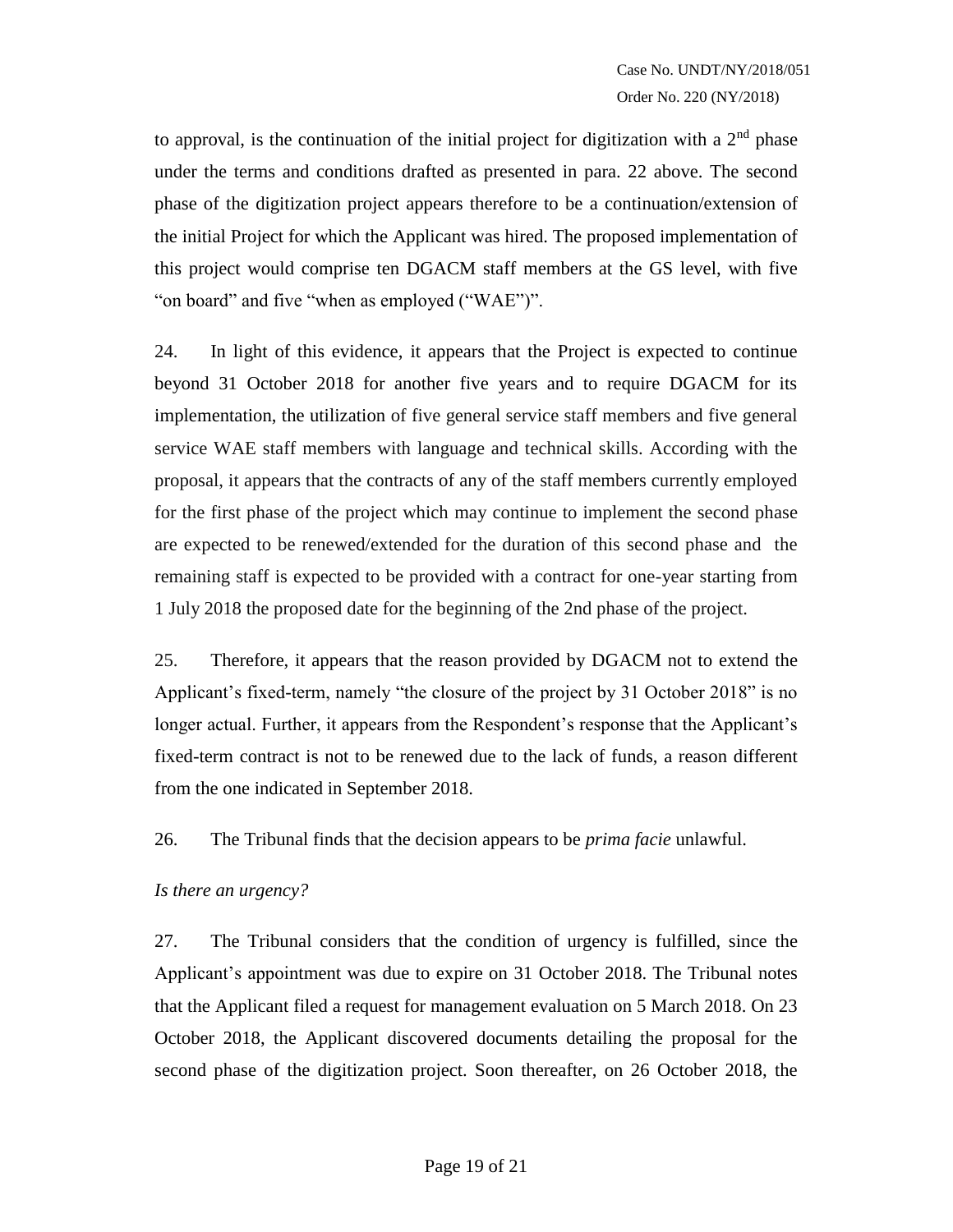Applicant filed an amendment to his request for management evaluation, together with his application for suspension of action.

28. The Tribunal is satisfied that given the proximity of the date of the implementation of the contested decision, the matter is urgent. The Tribunal notes further that the Applicant acted diligently in filing the amendment of his request for management evaluation soon after he became aware of the new information. Therefore, it does not appear that the urgency was self-created.

*Is there an irreparable harm to be caused by the implementation of the contested decision?*

29. The Tribunal considers that the contested decision, if implemented, has the potential to cause the Applicant irreparable harm since he would be separated from the Organization. In these circumstances, the Tribunal is satisfied that the condition of irreparable harm is fulfilled, which is not contested by the Respondent.

30. In light of the above,

#### IT IS ORDERED THAT:

31. The application for suspension of action is granted in relation to the decision not to renew the Applicant's fixed-term appointment beyond 31 October 2018, and the implementation of this decision is suspended pending management evaluation.

### **Observation**

32. While noting that the finalization of the documents presented by the Applicant in the present case is currently ongoing, the Tribunal is of the view that the Administration is in the best position to assess during the management evaluation the ongoing factual situation, together with the legal effects of the existing proposals on the contracts of the staff members employed for the first phase of the digitization project, including their due-process rights, taking also into account the distinction between the separation from service due to the expiration of a temporary or fixed